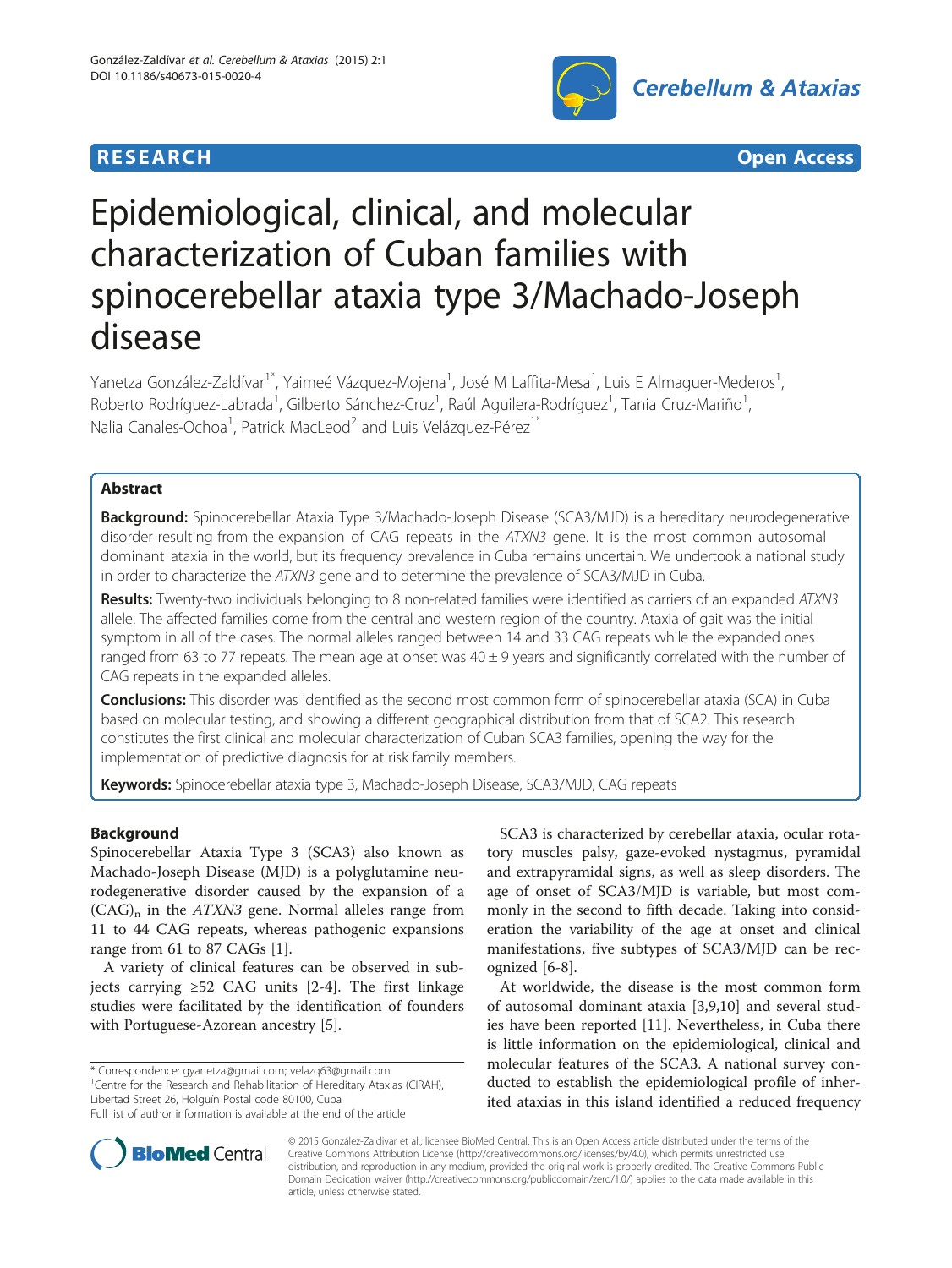of ATXN3 gene in the Cuban population with autosomal dominant cerebellar ataxias, whereas the molecular and clinical data were not provided [[12\]](#page-5-0). Moreover, the variation of the CAG repeats in the general population may be important to predict the prevalence of chromosomes predisposed to undergo CAG expansions and consequently cases do to de novo mutations.

Therefore, a clinical and molecular genetic study of a cohort of SCA3 families was developed to determine the prevalence and distribution of MJD/SCA3 in the Cuba. The normal variation of CAG repeats and their unstable behavior were also evaluated.

# Results

#### Epidemiological findings

Mean age of the included patients was 45.47 years (range 14–73, Standard deviation (SD) 13.62) whereas the mean of available ages at onset was 40.64 years (range 13–64, SD 11.92). Age at onset was available for 18 of the 22 molecularly confirmed cases, with a mean of  $40 \pm 9$  years (range 21–55 years) and an inverse correlation with the expanded CAG repeats  $(r = -0.81; p =$ 0.00005) (Figure 1).

The SCA3 mutation was detected in 22 out 136 individuals (16%), who belonged to 8 apparently unrelated families (three families with two affected members, two with four affected members, two families with one affected member and one family with six affected members). In these families, the genealogical information indicated the existence of 55 affected individuals and 99 first degree at-risk relatives. Also, the recognized genealogical origins in two distinct families were from Portugal and Spain. Among affected individuals, only 29 cases were still alive in Cuba. This suggests a national SCA3 prevalence of 0.26 cases/100 000 inhabitants and a frequency of 4.1% among the dominant ataxias in Cuba. Analysis of the geographic location of affected families revealed an origin at the central-western region of the country (Figure [2](#page-2-0)).

# Clinical features in SCA3/MJD patients

All SCA3 patients showed gait ataxia as initial symptom of the disease. Almost all of them retained gait autonomy with the exception of five patients (22.7%) who required external support and four (18.2%) who used a wheelchair. Other cerebellar features were dysdiadochokinesia (16 out 22, 73%), cerebellar dysarthria (15 out 22, 68%) dysmetria (15 out 22, 68%) and kinetic tremor (14 out 22, 64%). Nine patients suffered from dysphagia (41%). Pathological nystagmus was the most important oculomotor sign (17 out 22, 77%), followed by horizontal saccade slowing in 7 out 22 cases (32%).

Among the non-cerebellar features, painful muscle cramps were the most common symptoms appearing in 18 out 22 subjects (82%), followed by hypoesthesia, paresthesia or hypopallesthesia in 13 out 22 cases (59%). Facial atrophy was observed in nine out 22 (41%) subjects. Pyramidal features (hyperreflexia, Babinski sign and fasciculations) were present in three patients (10%) with more than 20 years of disease duration. Two patients referred manifestations of depression (9%) and fatigue was reported by one case (4.5%). Four subjects (18%) manifested spasticity, resembling a phenotype similar to hereditary spastic paraplegia with cerebellar ataxia. Craniocervical dystonia was present in one patient, who carried the largest CAG repeat and earliest age at onset. Eyelid retraction was not observed. Neither signs of Parkinsonism nor chorea were detected.

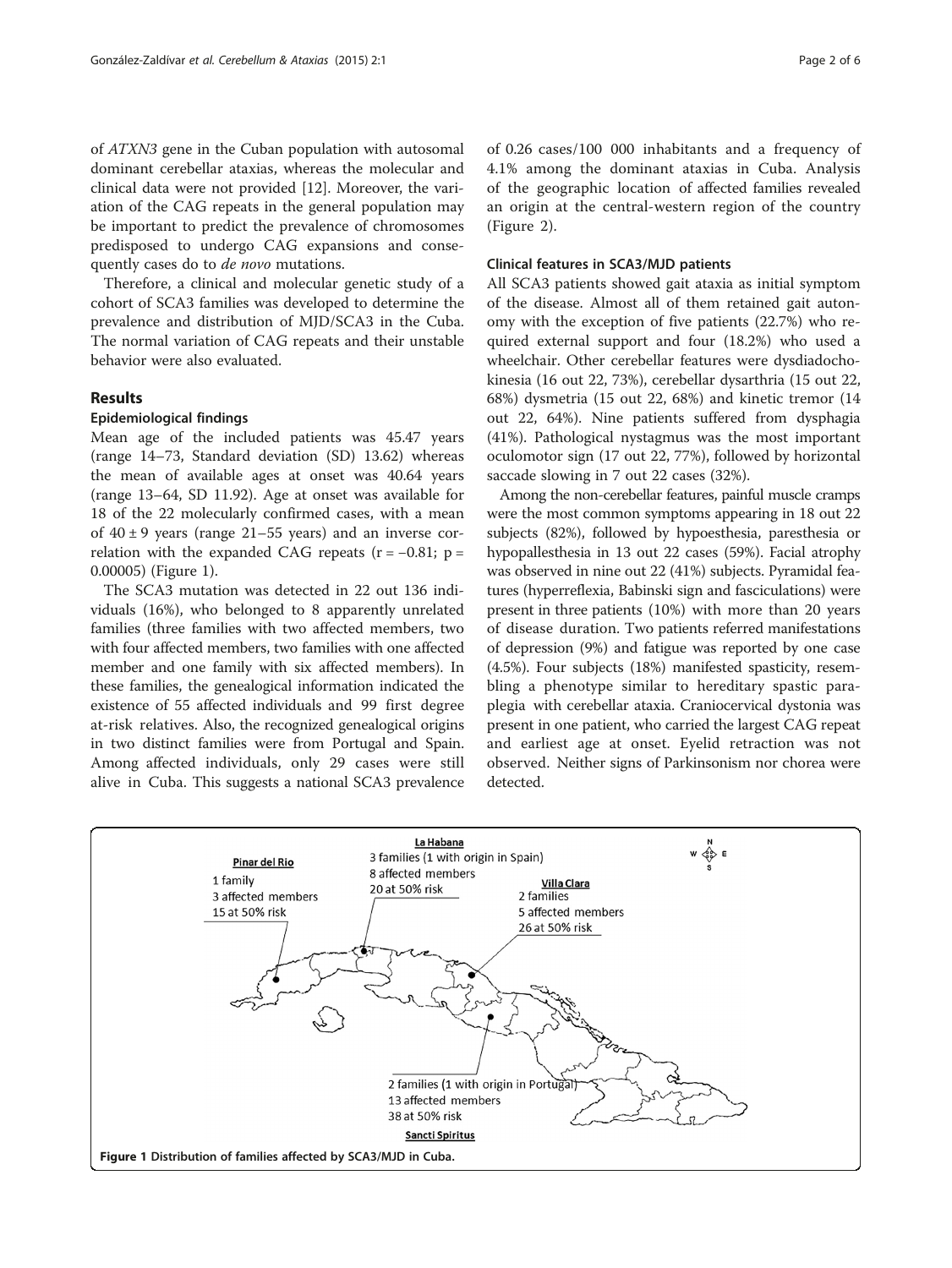<span id="page-2-0"></span>

#### Molecular analysis of the ATXN3 gene

Expanded alleles varied from 63 to 77 CAG repeats (mean 69.6, SD 3.29), following a normal distribution (K-S  $D =$ 0.01; p > 0.20). The skew of the distribution was  $0.03 \pm 1$ 0.49. Thirteen distinct allele's classes were detected. Alleles with 68 CAG repeats were the most frequent (18.2%) (Figure [3](#page-3-0)A). All expanded CAG repeats classified as alleles with full penetrance (>52 CAG).

Up to 20 transmissions of the expanded CAG alleles were observed (15 paternal and 5 maternal). The CAG size of the expanded alleles in patients with paternal inheritance (mean 69.2, SD 3.33) and maternal inheritance (mean 71.6, SD 4.06) were not statistically different ( $p =$ 0.420). CAG size transmission was analysed in only three parent–child pairs; without expansions or contractions.

All control individuals carried non-expanded CAG repeats. Twenty allelic classes were found, ranging from 14 to 35 CAG repeats (mean: 22.0, SD 5.17) (Figure [3](#page-3-0)B). Alleles with 23 (26.2 %) and 15 (23.8 %) CAG repeats were the most frequent. The allele's distribution in this group was bimodal and not normal (K-S  $D = 0.17$ ; p < 0.01), showing a negative skew  $(-0.007 \pm 0.21)$ .

# **Discussion**

Spinocerebellar Ataxia Type 3 is the commonest autosomal dominant inherited spinocerebellar ataxia worldwide, with variable prevalence according to ethnic background [[11](#page-5-0)]. The present paper showed the epidemiological, clinical and molecular characterization of SCA3 in Cuba, resulting from the nationwide epidemiological survey for SCAs [[12](#page-5-0)]. These findings identify SCA3 as the second most frequent molecularly confirmed autosomal dominant cerebellar ataxia in Cuba, only surpassed by SCA2, but more prevalent than SCA7 (0.10%), and SCA1 (0.05%) [\[13](#page-5-0)].

The frequency of SCA3 is lower in Cuba than reported in Brazil (72%) [[14](#page-5-0)], Portugal (58%) [\[15\]](#page-5-0), China (48%) [[16](#page-5-0)], Japan (28%), Germany (42%) and Spain (15%) [[6,11](#page-5-0)], but is similar to those in India (5%), a country with a relatively higher frequency of SCA2 mutations [\[17\]](#page-5-0). Although our genealogical data revealed the origin of two Cuban kindred from populations with higher SCA3 frequencies, further haplotype studies are needed to determine the ancestral origin of SCA3 mutation in the Cuban population, since previous analyses of ATXN3 gene polymorphisms have supported evidences of independent and multiple origin of SCA3 in different populations [[5\]](#page-5-0).

Our findings confirmed the progressive, multisystemic and pleomorphic nature of SCA3 [[6](#page-5-0)]. The main clinical features of Cuban SCA3 patients were in agreement with previous reports. [[6](#page-5-0),[7](#page-5-0),[18](#page-5-0),[19](#page-5-0)]. Pathological nystagmus is the most frequent oculomotor alteration of SCA3 patients [[19](#page-5-0)] being present in 90% of the cases. In the present paper we confirmed the higher frequency of this feature, suggesting the marked involvement of cerebellar oculomotor circuitry in these patients, whereas the relatively small lower frequency of saccade slowing suggests the less involvement of pontine nuclei compared to SCA2 and SCA7, which has been previously confirmed by neuropathological findings [\[20\]](#page-5-0).

Non-cerebellar manifestations are common features of SCA3 patients [\[21](#page-5-0)], which were confirmed in the Cuban SCA3 population. Among them, cramps were the most prevalent, with a frequency similar to that reported by Kanai and co-workers in 2003 [[22](#page-5-0)], who identified an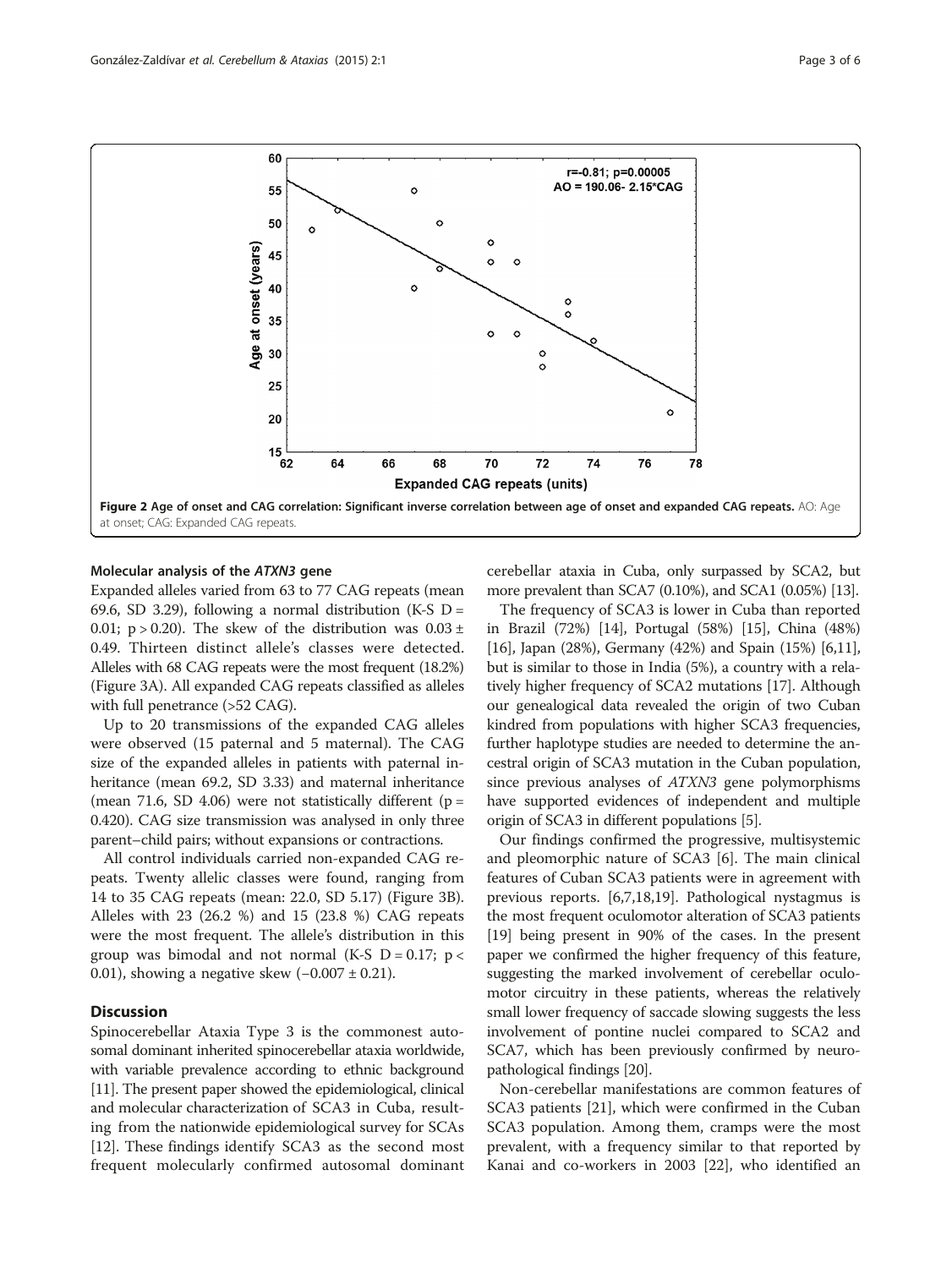<span id="page-3-0"></span>

altered motor axonal excitability as the physiopathological origin of this feature. These findings have important implications for the management of patients due to the intensity and frequency of cramps in SCA3. Some patients have reported improvement using carbamazepine and mexiletine [[22,23\]](#page-5-0), which can be applied in Cuban SCA3 subjects as symptomatic therapeutical options.

Other frequent non-cerebellar features observed in this cohort were the clinical signs of peripheral neuropathy, which was observed as frequent as in previous reports [\[24,25](#page-5-0)] and suggest the involvement of peripheral nervous system in SCA3, as has been confirmed previously by neurophysiological studies [[24-26\]](#page-5-0). As the peripheral signs are characteristic for the Type III SCA3 subtype, our findings suggest the higher prevalence of this phenotype in the Cuban population with SCA3 symptoms. Depression was the most common psychiatric feature in agreement with other authors [[27,28\]](#page-5-0).

In our cohort, the percentage of SCA3 patients exhibiting pyramidal signs is similar to observed by Jardim and co-workers in 2001 [[19](#page-5-0)] in a large cohort of Brazilian SCA3 patients. Also, it is known that SCA3 patients

present cerebellar ataxia associated spasticity, resembling the hereditary spastic paraplegia phenotype. Wang and co-workers identified CAG expansions in the ATXN3 gene of six Chinese subjects with hereditary spastic paraplegias (HSP) [\[8\]](#page-5-0). Our findings of SCA3 Cuban patients with a phenotype similar to hereditary spastic paraplegia are in agreement with this report, supporting a consideration to analyse the ATXN3 gene in patients clinically diagnosed as HSP. In SCA3, dystonia is usually associated to early onset of the disease and larger CAG expansions [\[14,21\]](#page-5-0), which was confirmed in the present study because the only patient exhibiting dystonia had the largest CAG expansion and earliest age at onset, belonging to the Type I SCA3 subtype [[7\]](#page-5-0). Although eyelid retraction and signs of Parkinsonism have been observed in SCA3 patients, these features were not observed in the Cuban cohort.

Our data confirmed a significant correlation between expanded CAG repeats and age at onset, demonstrating that the expanded CAG size in the  $ATX$ N3 gene is responsible of the approximately 80% of the age at onset variability in the patients, which suggests the existence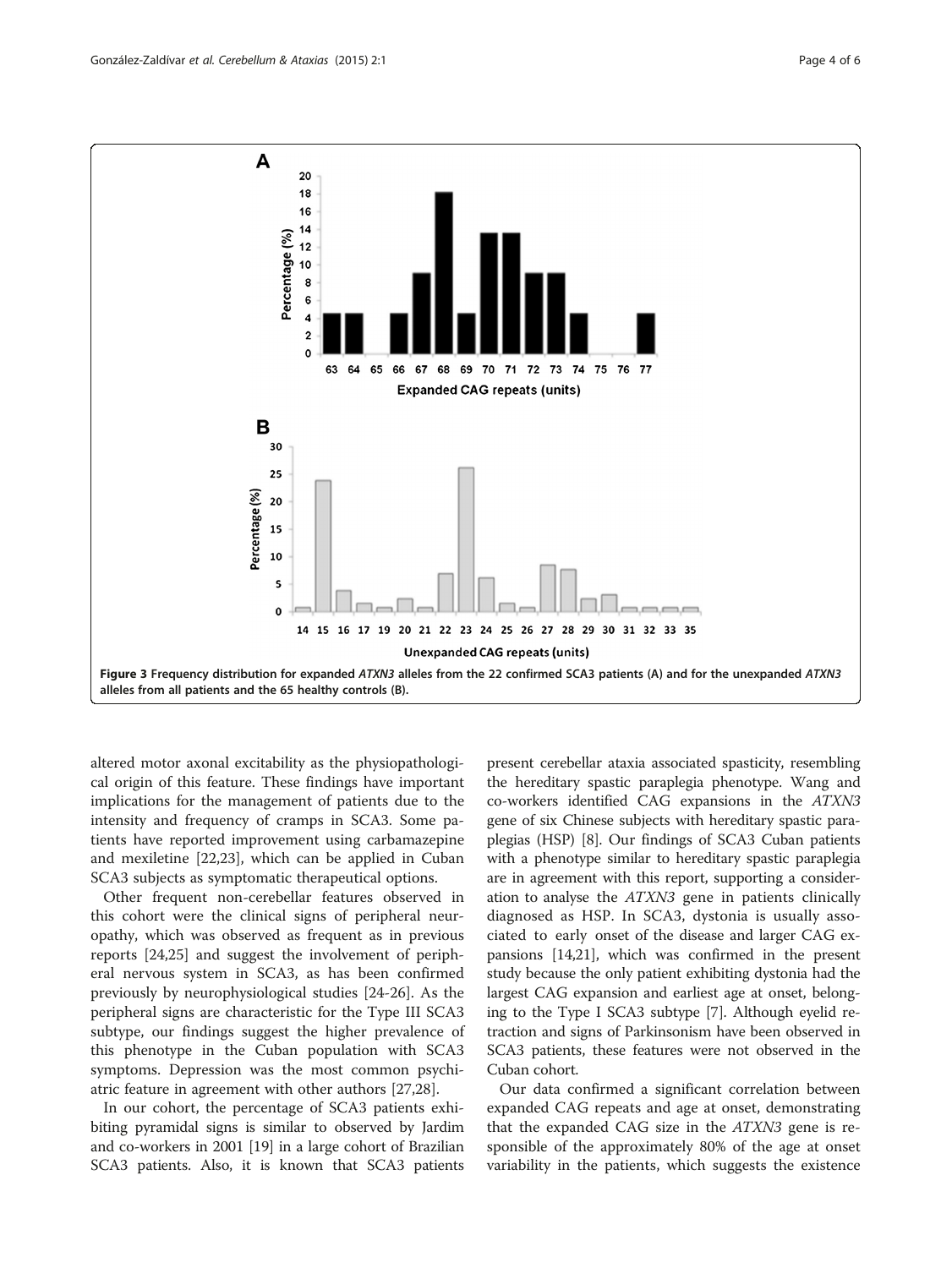of other genetic and non-genetic factors influencing the SCA3 age at onset. A recent study carried out in 12 Cuban SCA3 patients demonstrated that the hypermethylation of the ATXN2 gene correlated with earlier onset of SCA3 symptoms, which identify this epigenetic feature as a modifying factor of SCA3 [[29\]](#page-5-0).

The effect of gender on the intergenerational instability of the expanded CAG repeats was analysed. Paternal mutant alleles are slightly more unstable than maternal ones thus they are more prone to expand or to contract when transmitted to the next generation [\[30](#page-5-0)]. Although over one half of parent–child transmissions in the MJD repeats are unstable [\[7](#page-5-0)], in our sample, CAG instability was not detected. However, age at onset anticipation (−11 years) was found in a parent–child transmission without CAG repeat expansion as formerly documented [[31\]](#page-5-0). Nevertheless, further analyses in larger cohorts are recommended.

The range of normal and expanded alleles found in our study is similar to those reported in other populations [[31,32](#page-5-0)]. Their distribution showed well established limits between normal and expanded repetitions without reduced penetrance alleles, making it possible to confirm or exclude the molecular diagnosis. In accordance with other reports, the distribution of normal alleles showed a bimodal pattern [[32,33\]](#page-5-0), which is similar to that found by Lima and co-workers in a Portuguese population [[32\]](#page-5-0). In both distributions, alleles with 23 repeats were the most frequent.

It had been suggested that large normal alleles (>27 repeats) may constitute a reservoir for the emergence of expanded alleles, since both share the same haplotypes [[33](#page-5-0)]. Although the SCA3 frequency in our study is lower than in other studies, the observation of a frequency of large normal alleles of 0.25 deserves further evaluation of predisposed haplogroups. A recent study revealed that longer ATXN3 alleles were associated with earlier ages at onset for SCA2 in a Brazilian population of SCAs patients [[34](#page-5-0)]. As SCA2 is the most common subtype of SCAs in Cuba this finding needs to be confirmed in the homogeneous population of SCA2 patients living in Cuba.

# Conclusion

In conclusions, SCA3 was identified as the second most common recognized spinocerebellar ataxia in the Cuba showing different epidemiological characteristics to SCA2. This research reports the first clinical and molecular characterization of Cuban SCA3 families, providing the knowledge necessary for the establishment of predictive and confirmatory diagnosis and the possibility of clinical trials for at risk family members. Haplotypes studies have been helpful in diverse populations [\[35\]](#page-5-0) and we plan similar studies to determine the origin of the SCA3 founder mutation in the Cuban population.

# **Methods**

# Study design

This study represents a prospective epidemiological survey of SCA3 in the Cuban population during 2007–2013 as part of a nationwide epidemiological study of Hereditary Ataxias in Cuba. The study was conducted by the National Center for the Research and Rehabilitation of the Hereditary Ataxias in the city of Holguin (CIRAH), which is the main referral center for these conditions in the country.

#### Patients

One hundred and thirty-six patients (61 female, 75 male) affected with autosomal dominant cerebellar ataxia without the abnormal expansion in the ATXN2 gene, were tested for ATXN3 mutation in the CIRAH. Also 65 healthy subjects (31 female; 34 male) were included as control group. The study was approved by the Institutional Ethics Committee. Written informed consent was obtained in all cases.

## Neurological and genealogical assessments

The neurological examination for all subjects was performed following Mayo Clinic procedures [[36](#page-5-0)], also the genealogical information was obtained throughout a standardized interview.

#### Molecular genetics studies

Genomic DNA was isolated from peripheral blood leucocytes using a standard protocol [[37](#page-5-0)]. The ATXN3 CAG repeat was assessed by polymerase chain reaction (PCR) amplification with the previously published MJD52 and MJD25 oligonucleotide primers [\[38](#page-5-0)] and fragment analysis using ReproGel™ high resolution in an ALFexpress sequencer (Amersham Biosciences, Sweden).

# Statistical analysis

Statistical analysis was conducted using the STATISTICA data analysis software system, version 6. StatSoft, Inc., 2003 [\(www.statsoft.com\)](http://www.statsoft.com). The normality of all variables was assessed through the Kolmogorov-Smirnov (K-S) test. Mean comparisons were performed using the Student T-test. Correlation was assessed by the Pearson test. Statistical significance was considered when p < 0.05.

#### Competing interests

The authors declare that they have no competing interests.

#### Authors' contributions

YG-Z, LEA-M and LV-P conceived of the study, and participated in its design and coordination. YG-Z, LEA-M, GSC, RA-R NC-O and TC-M participated in the acquisition of data and analysis of data. YG-Z, YV-M, JML-M carried out the molecular genetic studied and interpretation of results. YG-G, YV-M and RR-L performed the statistical analysis and were involved in drafting the manuscript. PM helped to draft the manuscript. TC-M, PM, JML-M and LV-P made critical revision of the manuscript for important intellectual content. All authors read and approved the final manuscript.